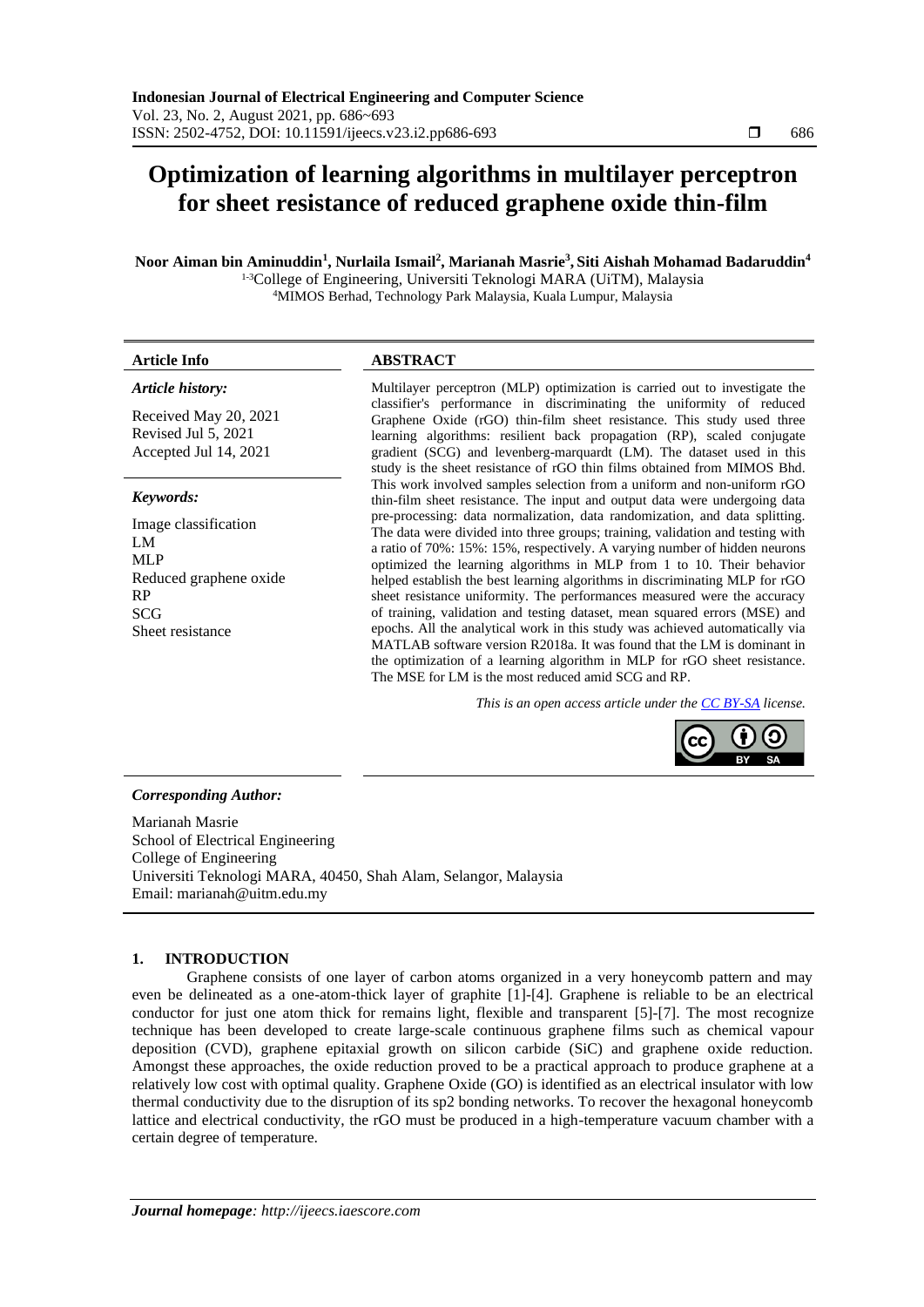MLP is one of the preferred methods used for the classification and prediction of nanomaterials properties such as thin films, nanofluids, nanofiber, and nanocomposites reported in the previous research. Khosrojerdi *et al.* [8] predicted a thermal conductivity of graphene nanofluid using the multilayer perceptron (MLP) of an artificial neural network. Model accuracy was evaluated using square mean quadrature (RMS) indexes. The ANN algorithm was used to model Cd(II) elimination efficiency and optimize process variables of Cd(II) concentration, initial pH values, contact times and operating temperatures [9]. Amani *et al.* [10] performed multi-criteria modeling and optimization of the rheological and thermophysical properties of an environmentally-friendly covalently functionalized nanofluid containing graphene nanoplatelets (CGNPs). The Narx-ANN mathematical model was developed to shift the quartz resonator's frequency shift on GO langmuir bladgett thin-films [11]. The application of ANN to the classification and prediction of graphene nanomaterial is very minimal, but it is extensive for others [12]. Guo *et al.* [13] reported ten multilayer perceptrons were integrated into a random forest and multilayer perceptron (RF-MLP) model using the random forest (RF) method for predicting the dielectric loss of polyimide nanocomposite films. They also applied the MLP. A multilayer perceptron and a support vector machine (SVM) based on a PUK kernel were used to classify both the single-layer and three-layer polyimide nanocomposite films [14]. Konomi *et al.* [15] have developed a novel method to characterize thin-film conductivity in EFM based on feed-forward neural networks and evolutionary algorithms. MLP has also been conducted to predict the optical properties of Plasmonic thin-film solar cells and optimize their structures [16]. The MLP is also applied to predict the efficiency of a double-walled reactor using nanofluids as heat transfer and in predicting the nanofluids relative viscosity [17], [18]. Hassan *et al.* [19] have developed a model based on the prediction of R-squared value that can be implemented to estimate the values of specific heat capacity for nanofluids samples. For nanofiber materials, the MLP-based ANN model was used to predict the mean diameter of the electrospun fiber [20], [21]. Apart from this, two ANN models have been developed to model the elimination efficiency of nanomaterials heavy metals and the estimation of chemical material adsorption on nanocomposite [22], [23]. According to previous research, there is not yet report on the use of intelligent computing and neural networks technology to classify nanomaterial thin-film sheet resistance uniformity. This study has given rise to new challenges in the field of nanomaterial sheet resistance. MLP can provide the best model behaviour for a uniform sheet resistance.

This study proposes three learning algorithms of multilayer perceptron (MLP) classifier: resilient backpropagation (RP), scale conjugate gradient (SCG) and levenberg-marquardt (LM) for process modeling and accomplishing optimal coating parameters for investigating the nanomaterial thin film property. The algorithms have been developed to optimize the uniformity of rGO thin-film sheet resistance. The rGO sheet resistance datasets were acquired from the previous researcher in MIMOS Berhad. The data were processed beforehand and the datasets were used in three phases: training, validation and testing. The process continues with the development of the MLP model through RP, LM and SCG. Then, all three models developed models were tested and accepted once each model met performance criteria. Finally, the results obtained have also been validated experimentally.

#### **2. RESEARCH METHOD**

The experimental setup for the optimization of learning algorithms is depicted in Figure 1. The process begins with a data collection from MIMOS Berhad. The method of producing rGO sheet resistance datasets was started with the spray of graphene oxide (GO) with 3x and 4x spray passes on silicon dioxide (SiO2) wafer by using an atomizer system developed by MIMOS Berhad [24]. The process was repeated for five runs of the experiment. The GO samples were then reduced through a high temperature of the thermal reduction process to produce rGO samples [25]. The four-point machine measured electrical conductivity, which is the sheet resistance at 49 different coordinate points distributed radially from the center of the whole 8-inch SiO2 wafer shown in Figure 2 right after the reduction process. The figure also illustrates the distribution of the sheet resistance values for 4x spray passes.

The datasets were undergoing data pre-processing where 70% was used for training, 15% for validation and the remaining data, 15% was used for testing. The process continued with the multilayer perceptron (MLP) training using two different datasets trained separately. In this process, learning algorithms were varied, which includes training using RP, LM and SCG. The neurons in the hidden layer were varied using pattern recognition network (*patternet*) function in MATLAB R2018a, set with 1 to 10 hidden neurons. Then it was followed by the validation and testing of the trained network for each learning algorithm. To accept the developed MLP model, the following performance was measured by the criteria of the confusion matrix, accuracy, sensitivity, specificity and precision that appeared in neural network training (*nntraintool)*. The model was accepted if the model passed. But if not, it endured the data processing precise to either three processes as shown in Figure 1.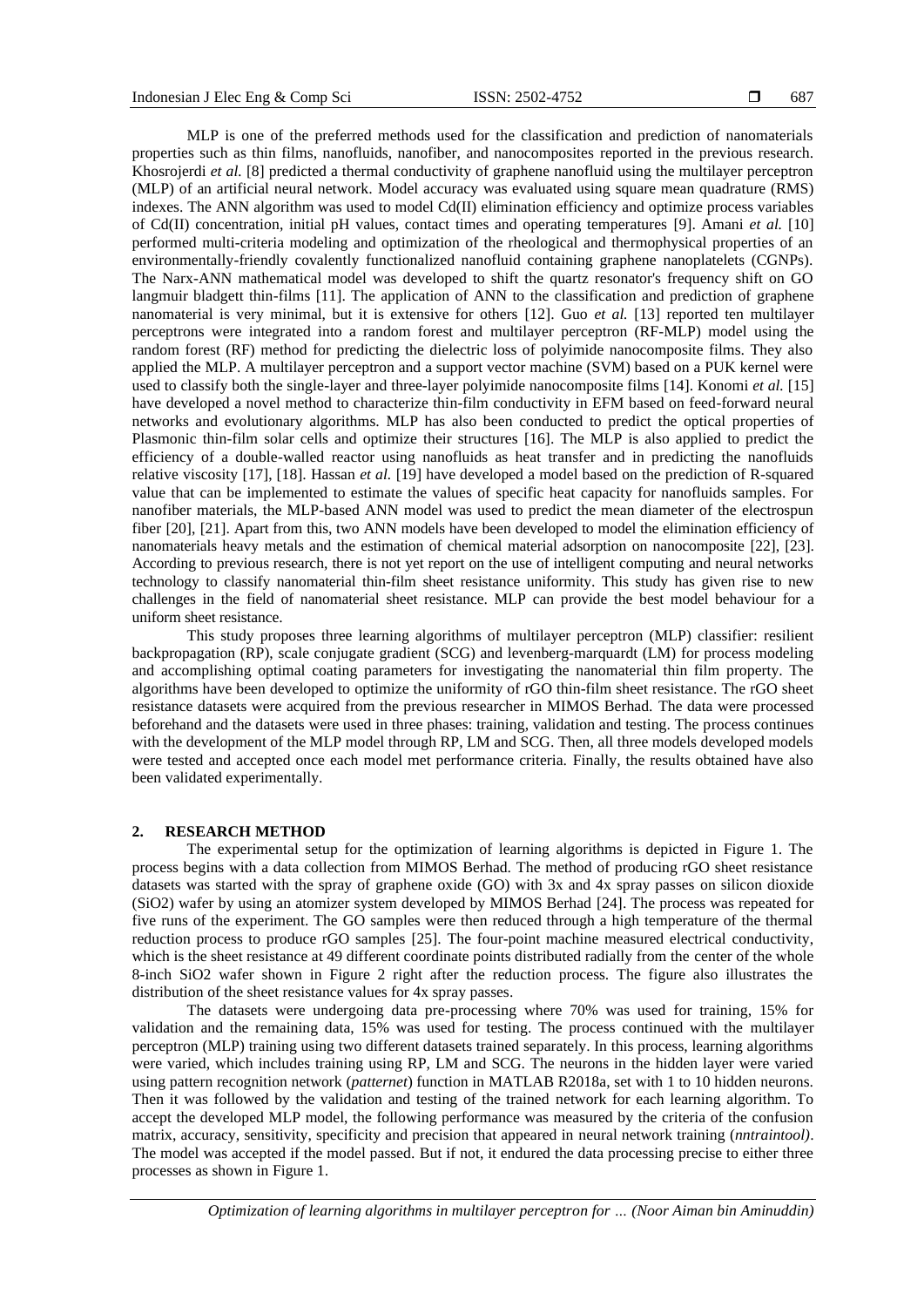688

As shown in Figure 3, one can see the architecture of multilayer perceptron (MLP) with input, hidden and output layers. The process starts from the first layer taking in inputs and the last layer producing output. In the middle of the layer is a hidden layer. The input layer has 49 neurons, representing 49 points on rGO sheet resistance by reading the 4-point probe machine. After that hidden layer is optimized from 1 to 10 neurons and the output layer has one neuron is representing the uniformity of the sheet resistance. Each perceptron is connected to every perceptron on the next layer. So that the information is constantly "feedforward" from one layer to the next; hence this network is also called a forward feed network.



Figure 1. Flowchart of the experimental set-up in modeling for rGO sheet resistance classifier



Figure 2. The contour plots for sheet resistance distribution on 49 points for 4x spray passes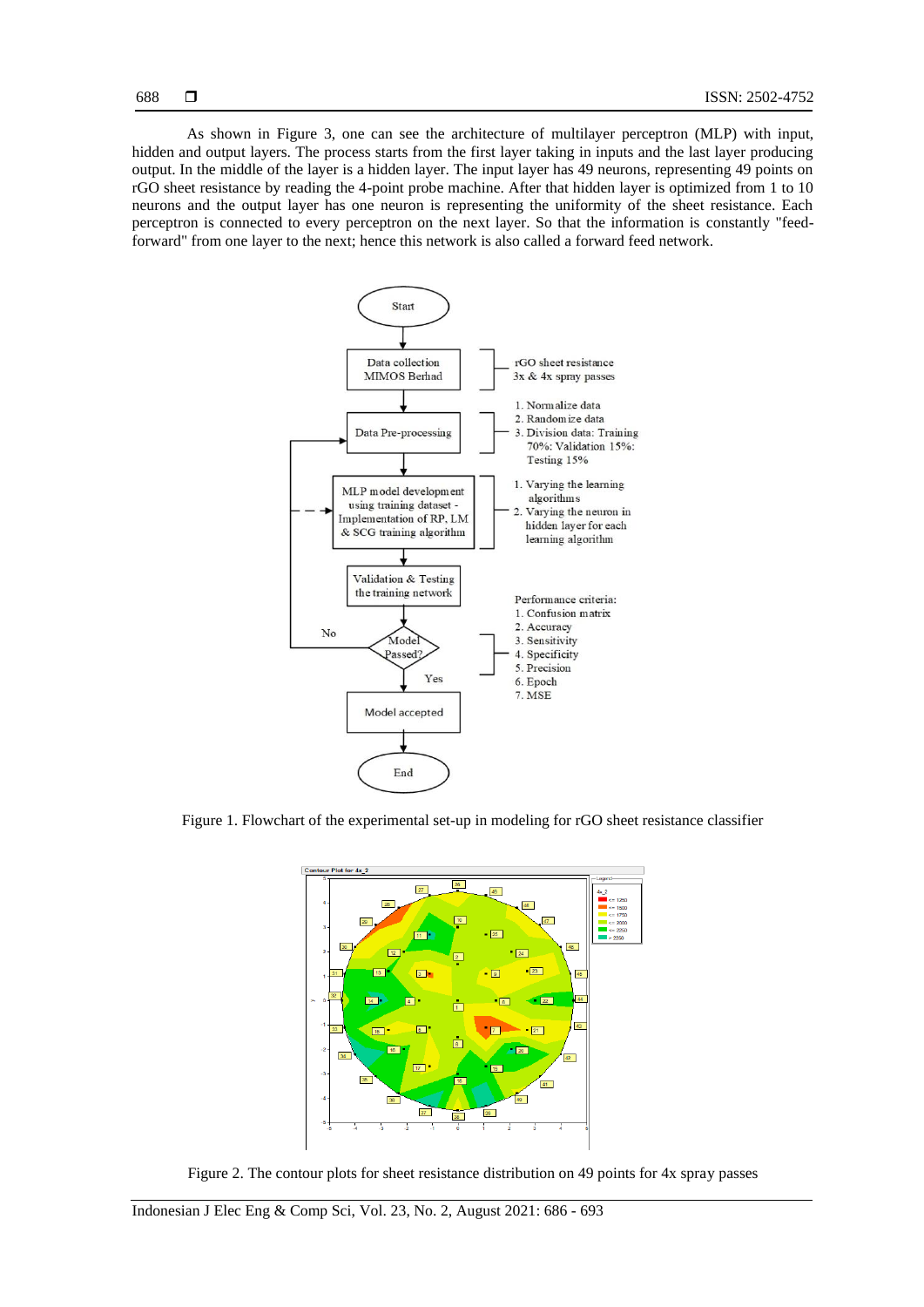

Figure 3. The MLP Architecture modeling for rGO sheet resistance classifier

### **3. RESULTS AND DISCUSSION**

This section presents the classifier's performance in discriminating the uniformity of reduced graphene oxide (rGO) thin-film sheet resistance results obtained by optimizing RP, SCG and LM algorithms in testing, validation and training. Besides, these optimization learning algorithms, the number of epochs, the MSE value and the number of iterations are also highlighted.

Table 1 and Table 2 tabulate the accuracies for training, validation and testing for both datasets: 3x spray passes and 4x spray passes. The machine learning from the MATLAB software implementation optimized the model development that for all the training, validation and testing give the 100% accuracy for both datasets. From these data, it can be seen that the problem of uniformity of rGO sheet resistance is not too difficult for MATLAB version R2018a to optimize and the model is genuinely performing exceptionally well.

| Table 1. Accuracy for training, validation and |  |
|------------------------------------------------|--|
| testing performance for RP, SCG and LM         |  |

Table 2. Accuracy for training, validation and testing performance for RP, SCG and LM

| for 3x spray passes  |          |              |         | for 4x spray passes  |          |              |         |
|----------------------|----------|--------------|---------|----------------------|----------|--------------|---------|
| No. of hidden neuron |          | Accuracy (%) |         | No. of hidden neuron |          | Accuracy (%) |         |
|                      | Training | Validation   | Testing |                      | Training | Validation   | Testing |
|                      | 100      | 100          | 100     |                      | 100      | 100          | 100     |
|                      | 100      | 100          | 100     |                      | 100      | 100          | 100     |
|                      | 100      | 100          | 100     |                      | 100      | 100          | 100     |
|                      | 100      | 100          | 100     |                      | 100      | 100          | 100     |
|                      | 100      | 100          | 100     |                      | 100      | 100          | 100     |
| 6                    | 100      | 100          | 100     | h                    | 100      | 100          | 100     |
|                      | 100      | 100          | 100     |                      | 100      | 100          | 100     |
| 8                    | 100      | 100          | 100     |                      | 100      | 100          | 100     |
|                      | 100      | 100          | 100     | Q                    | 100      | 100          | 100     |
| 10                   | 100      | 100          | 100     | 10                   | 100      | 100          | 100     |

Results illustrated in Table 3 and Table 4 show the average MSE versus the number of hidden neurons using RP, SCG and LM algorithms for 3x spray passes and 4x spray passes datasets. For 3x spray passes, the average MSE among the algorithms shows that LM was the best performance among the others. The smallest value for LM is only  $7.26 \times 10^{-10}$  at hidden neurons 2 followed by SCG (1.25×10<sup>-7</sup>) algorithm at hidden neurons10 and lastly, RP ( $1.98 \times 10^{-7}$ ) algorithm for nine hidden neurons. In 4x spray passes, the average MSE for LM is good compared to SCG and RP algorithms. The LM algorithm gives the minimum error, which is only 1.08×10<sup>-9</sup> at hidden neuron 7 while SCG (1.20×10<sup>-7</sup>) at 8 hidden neurons and RP (2.26×10−7 ) for 9 hidden neurons. Furthermore, SCG and RP algorithms still give the slightest error for both 3x spray passes and 4x spray passes, the range value close to 0.

Table 5 and Table 6 summarize the parameter for the best-hidden neurons obtain in SCG, LM and RP algorithms (for both datasets: 3x spray passes and 4x spray passes. A similar finding was achieved by 3x spray passes and 4x spray passes in which, for both sprays pass, the LM training algorithm outperforms others. It is shown by having the lowest MSE at  $7.68 \times 10^{-10}$  (3x spray passes) and  $1.08 \times 10^{-9}$ (4x spray passes). Besides that, the number of nodes in hidden neurons for LM is 2 (3x spray passes) and 7 (4x spray passes) accompanied with the epoch of 14 (3x spray passes) and 8 (4x spray passes). Interestingly, SCG and RP also give the smallest value of MSE, which is nearer to 0 and used the minimum of hidden neurons and epochs.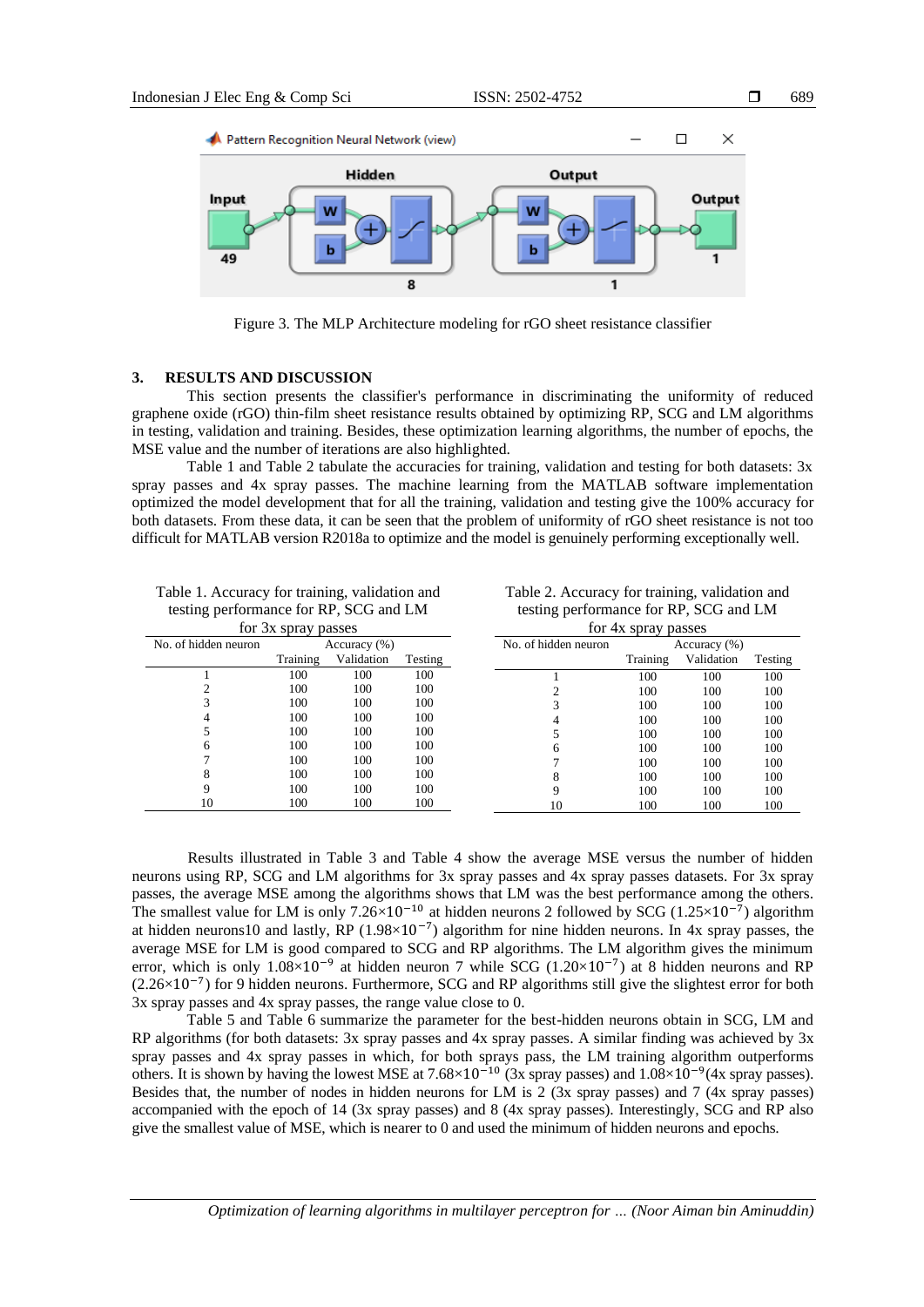| TOI JA SPIAY PASSES UALASELS |                         |                         |                         |  |  |
|------------------------------|-------------------------|-------------------------|-------------------------|--|--|
| No. of hidden neuron         | Mean square error (MSE) | Mean square error (MSE) | Mean square error (MSE) |  |  |
|                              | RP                      | SCG                     | $LM^*$                  |  |  |
|                              | $3.35\times10^{-6}$     | $3.21 \times 10^{-7}$   | $1.28\times10^{-8}$     |  |  |
|                              | $2.78\times10^{-6}$     | $3.10\times10^{-7}$     | $7.68\times10^{-10}$    |  |  |
| 3                            | $2.27\times10^{-6}$     | $1.47\times10^{-7}$     | $2.26 \times 10^{-8}$   |  |  |
| 4                            | $2.28\times10^{-6}$     | $1.28\times10^{-7}$     | $4.72\times10^{-9}$     |  |  |
|                              | $2.01\times10^{-6}$     | $1.84\times10^{-7}$     | $1.31\times10^{-8}$     |  |  |
| 6                            | $9.90\times10^{-7}$     | $2.19\times10^{-7}$     | $3.04\times10^{-9}$     |  |  |
|                              | $1.87\times10^{-6}$     | $1.33\times10^{-7}$     | $9.66 \times 10^{-9}$   |  |  |
| 8                            | $3.96 \times 10^{-7}$   | $1.70\times10^{-7}$     | $3.69\times10^{-9}$     |  |  |
| 9                            | $1.98 \times 10^{-7}$   | $1.56 \times 10^{-7}$   | $2.18 \times 10^{-9}$   |  |  |
| 10                           | $1.61\times10^{-6}$     | $1.25\times10^{-7}$     | $1.82\times10^{-9}$     |  |  |

Table 3. Average MSE versus the number of hidden neurons using RP, SCG and LM algorithms for 3x spray passes datasets

\*The best performance

Table 4. Average MSE versus the number of hidden neurons using RP, SCG and LM algorithms for 4x spray passes datasets l.

| No. of hidden neuron | Mean square error (MSE) | Mean square error (MSE) | Mean square error (MSE) |
|----------------------|-------------------------|-------------------------|-------------------------|
|                      | RP                      | SCG                     | $LM^*$                  |
|                      | $4.17\times10^{-6}$     | $4.67\times10^{-7}$     | $2.37\times10^{-8}$     |
|                      | $2.39\times10^{-6}$     | $1.80\times10^{-7}$     | $2.41\times10^{-8}$     |
|                      | $9.30\times10^{-7}$     | $3.74\times10^{-7}$     | $8.72\times10^{-9}$     |
| 4                    | $1.96\times10^{-6}$     | $1.47\times10^{-7}$     | $5.87\times10^{-9}$     |
|                      | $1.28\times10^{-6}$     | $3.74\times10^{-7}$     | $6.74\times10^{-9}$     |
| 6                    | $2.13\times10^{-6}$     | $1.50\times10^{-7}$     | $2.43\times10^{-9}$     |
|                      | $2.26\times10^{-7}$     | $1.21\times10^{-7}$     | $1.08\times10^{-9}$     |
| 8                    | $1.37\times10^{-6}$     | $1.20\times10^{-7}$     | $5.20\times10^{-9}$     |
| 9                    | $3.85 \times 10^{-7}$   | $1.64\times10^{-7}$     | $3.40\times10^{-9}$     |
| 10                   | $1.48\times10^{-6}$     | $1.30\times10^{-7}$     | $3.87\times10^{-9}$     |

Table 5. Parameters for the best RP, SCG and LM algorithms for 3x spray passes datasets

| <b>Parameters</b>                |                       | 'N                   |                       |
|----------------------------------|-----------------------|----------------------|-----------------------|
| MSE                              | $1.98 \times 10^{-7}$ | $7.68\times10^{-10}$ | $1.25 \times 10^{-7}$ |
| Number of nodes in hidden neuron |                       |                      |                       |
| Epochs                           |                       |                      |                       |

Table 6. Parameters for the best RP, SCG and LM algorithms for 4x spray passes datasets

| Parameters                       | RP                  | LМ                  |                     |
|----------------------------------|---------------------|---------------------|---------------------|
| MSE                              | $2.26\times10^{-7}$ | $1.08\times10^{-9}$ | $1.20\times10^{-7}$ |
| Number of nodes in hidden neuron |                     |                     |                     |
| Epochs                           |                     |                     |                     |

The overall accuracy results for both 3x and 4x spray passes were quite similar. Therefore, only MLP final design parameter for 3x spray passes is discussed in this study. Table 7 summarizes the last design parameter for MLP architecture and the training parameter. The highest MSE found in LM by using dataset  $\frac{3x}{3x}$  spray passes which is 7.68×10<sup>-10</sup> with the epochs of 14 iterations. The number of the input layer is 49 points by reading from rGO sheet resistance and the hidden neurons of 2 neurons in the hidden layer obtained the lowest MSE. The output, which is the uniformity of rGO sheet resistance, is represented by 1 output layer. The confusion matrix, as depicted in Figure 4, shows that the accuracy of the training dataset is 100%, and it is proven that LM outperforms others. This finding is supported by the results as tabulated in Table 8 in which the accuracy, sensitivity, specificity and precision are all 100%.

| Table 7. MLP design parameters      |                             |  |  |
|-------------------------------------|-----------------------------|--|--|
| Parameter                           | Value                       |  |  |
| Learning algorithms                 | LM                          |  |  |
| <b>Dataset</b>                      | 3x spray passes             |  |  |
| Epochs                              | 14                          |  |  |
| Mean Square Error (MSE)             | $7.68\times10^{-10}$        |  |  |
| Number of Inputs layer              | 49                          |  |  |
| Number of nodes in the hidden layer | $\mathcal{D}_{\mathcal{L}}$ |  |  |
| Number of the output layer          |                             |  |  |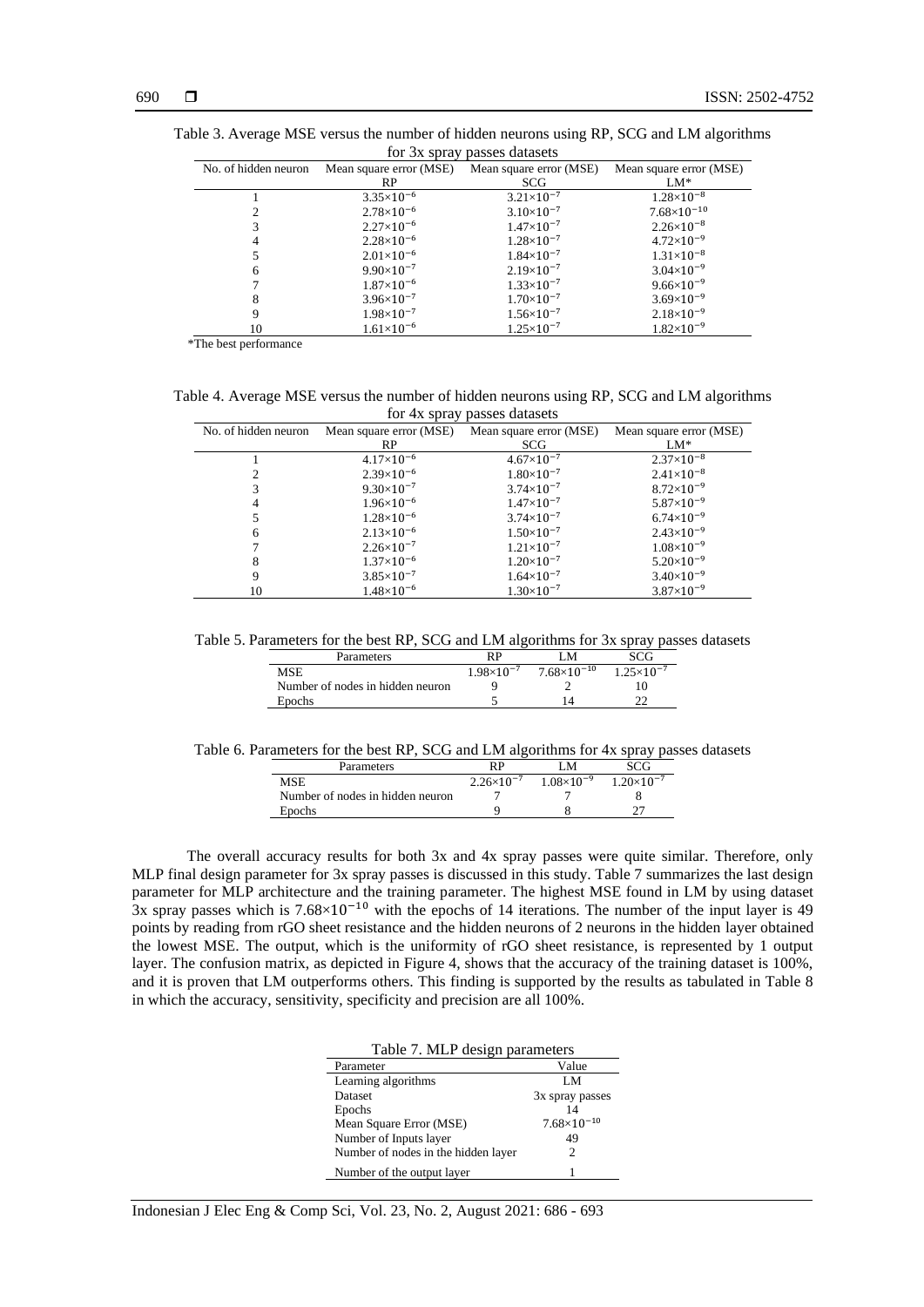| $\mathbf 0$  | 34       | $\bf{0}$                                        | 100% |
|--------------|----------|-------------------------------------------------|------|
|              | 33.3%    | 0.0%                                            | 0.0% |
| Output Class | $\bf{0}$ | 68                                              | 100% |
| -1           | 0.0%     | 66.7%                                           | 0.0% |
|              | 100%     | 100%                                            | 100% |
|              | 0.0%     | 0.0%                                            | 0.0% |
|              | O        | $\overline{\phantom{a}}$<br><b>Target Class</b> |      |



Table 8. Accuracy, sensitivity, specificity and precision

| Parameter   | Value (%) |
|-------------|-----------|
| Accuracy    | 100       |
| Sensitivity | 100       |
| Specificity | 100       |
| Precision   | 100       |
|             |           |

In general, it was found that levenberg marquardt (LM) training algorithms outperform others for all training, testing and validation datasets. This study proved that LM could obtain the lowest mean squared error (MSE) and performs 100% accuracy for optimal behaviour (sensitivity, specificity and precision). Due to this, LM capable of approaching the direction of the steepest descent. This finding agrees that SCG is faster in computational time but more significant error compares to LM. This is because it avoids line search per learning iteration by the LM approach. Therefore, it is providing the lowest sum of squared errors.

#### **4. CONCLUSION**

The optimization algorithms in the MLP network for rGO thin-film sheet resistance uniformity for 3x and 4x spray passes were successfully performed in this study. It is clear that, amid three algorithms used in network training development to optimize rGO sheet resistance uniformity, LM gains the best. This study has been proven through uppermost accuracy (100%) yielded by LM for testing, validation and training. However, the result is reduced to the MSE value only and the number of epochs and a number of the hidden neuron research area. This study is essential and beneficial, especially in the uniformity of graphene sheet resistance for classifier analysis.

#### **ACKNOWLEDGEMENTS**

The authors acknowledge funding from the Minister of Higher Education (MOHE) of Malaysia under the FRGS Grant No: 600-IRMI/FRGS 5/3/ (031/2019) and the School of Electrical Engineering, College of Engineering, Universiti Teknologi MARA (UiTM) for supporting this research.

#### **REFERENCES**

- [1] A. Dahal, "Surface Science Studies of Graphene Interfaces," Graduate Theses, Department of Physics, University of South Florida, USA, 2015.
- [2] Y. Han, "Electronic Properties of Graphene Tuned by Two-dimensional Crystals," Thesis, Department of Physics, Hong Kong University of Science and Technology, Hong Kong, 2015.
- [3] V. K. Nagareddy, "Fabrication, functionalisation and characterisation of epitaxial graphene devices," Thesis, Department of Electrical and Electronic Engineering, Newcastle University, United Kingdom, 2015.
- [4] M. Goosey, "A short introduction to graphene and its potential interconnect applications," *Circuit World,* vol. 38, no. 2, pp. 83-86, 2012, doi: 10.1108/03056121211222309.
- [5] W. Wang, "Development of Nanocomposites Using Graphene Synthesized by Solvent Exfoliation Method," University of Toledo, 2014.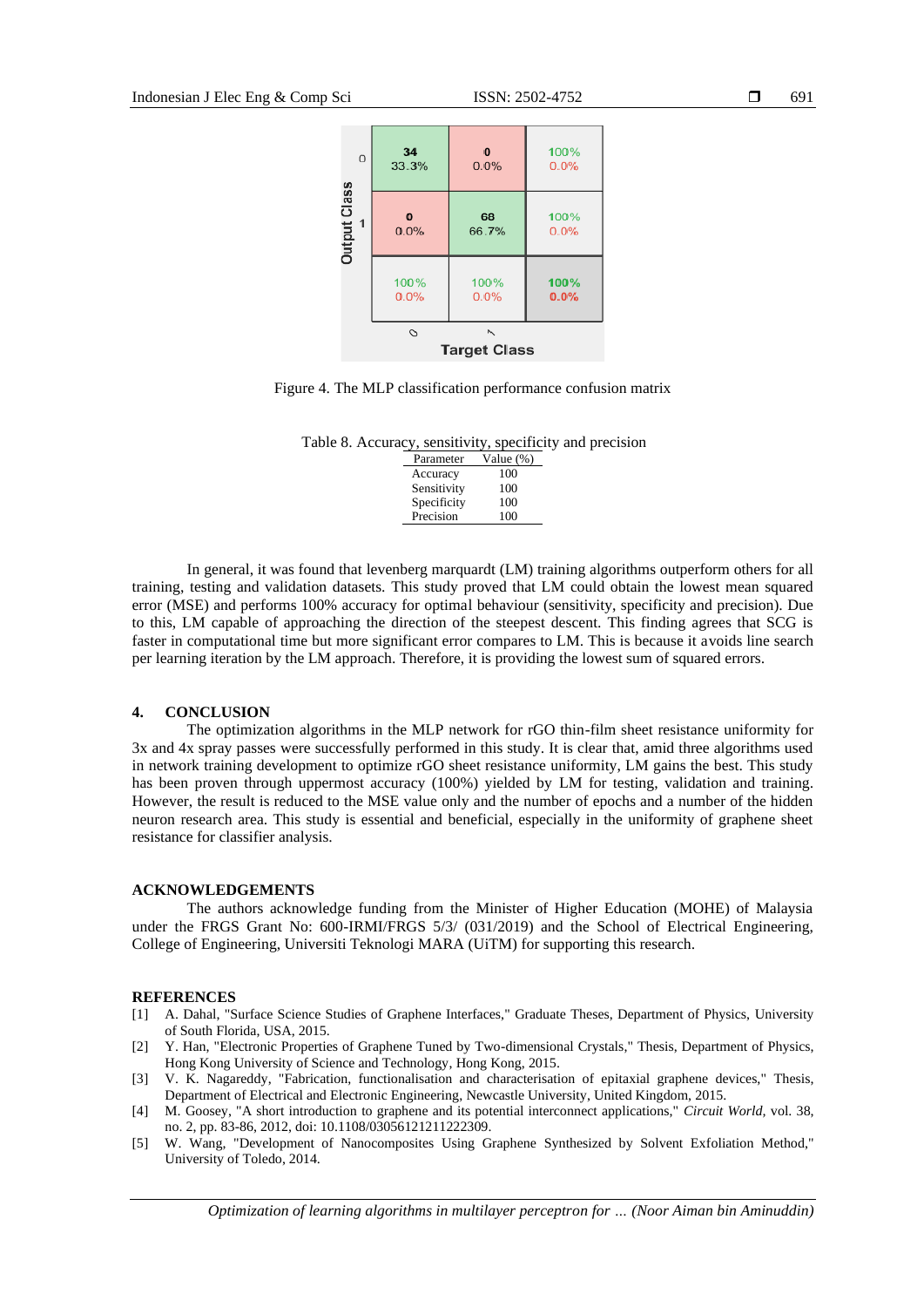- [6] L. B. Modesto-López, M. Miettinen, T. Torvela, A. Lähde, and J. Jokiniemi, "Direct deposition of graphene nanomaterial films on polymer-coated glass by ultrasonic spraying," *Thin Solid Films,* vol. 578, pp. 45-52, 2015, doi[: 10.1016/j.tsf.2015.01.073.](https://doi.org/10.1016/j.tsf.2015.01.073)
- [7] D. Steinberg, R. Gerosa, F. Pellicer, S. Domingues, E. T. de Souza, and L. Saito, "Sub-300fs mode-locked erbium doped fiber laser using graphene oxide and reduced graphene oxide onto D-shaped optical fibers," in *2017 SBMO/IEEE MTT-S International Microwave and Optoelectronics Conference (IMOC)*, IEEE, 2017, pp. 1-3, doi: 10.1109/IMOC.2017.8121086.
- [8] S. Khosrojerdi, M. Vakili, M. Yahyaei, and K. Kalhor, "Thermal conductivity modeling of graphene nanoplatelets/deionized water nanofluid by MLP neural network and theoretical modeling using experimental results," *International Communications in Heat and Mass Transfer,* vol. 74, pp. 11-17, 2016, doi[: 10.1016/j.icheatmasstransfer.2016.03.010.](https://doi.org/10.1016/j.icheatmasstransfer.2016.03.010)
- [9] M. Fan, *et al.*, "Artificial neural network modeling and genetic algorithm optimization for cadmium removal from aqueous solutions by reduced graphene oxide-supported nanoscale zero-valent iron (nZVI/rGO) composites," *Materials,* vol. 10, no. 5, p. 544, 2017, doi: 10.3390/ma10050544.
- [10] P. Amani and K. Vajravelu, "Intelligent modeling of rheological and thermophysical properties of green covalently functionalized graphene nanofluids containing nanoplatelets," *International Journal of Heat and Mass Transfer,*  vol. 120, pp. 95-105, 2018, doi: 10.1016/j.ijheatmasstransfer.2017.12.025.
- [11] K. Büyükkabasakal, S. C. Acikbas, A. Deniz, Y. Acikbas, R. Capan, and M. Erdogan, "Chemical sensor properties and mathematical modeling of graphene oxide langmuir-blodgett thin films," *IEEE Sensors Journal,* vol. 19, no. 20, pp. 9097-9104, 2019, doi: 10.1109/JSEN.2019.2926367.
- [12] M. Kamran, S. Haider, T. Akram, S. Naqvi, and S. He, "Prediction of IV curves for a superconducting thin film using artificial neural networks," *Superlattices and Microstructures,* vol. 95, pp. 88-94, 2016, doi: 10.1016/j.spmi.2016.04.018.
- [13] H. Guo, J. Zhao, and J. Yin, "Random forest and multilayer perceptron for predicting the dielectric loss of polyimide nanocomposite films," *RSC advances,* vol. 7, no. 49, pp. 30999-31008, June 2017, doi: 10.1039/C7RA04147K.
- [14] H. Guo, J. Zhao, J. Yin, and L. Yao, "Structural testing of polyimide nanocomposite films with SAXS and SVM-PUK," *Polymer Testing,* vol. 70, pp. 30-38, 2018, doi: 10.1016/j.polymertesting.2018.06.025.
- [15] M. Konomi and G. Sacha, "Feedforward neural network methodology to characterize thin films by Electrostatic Force Microscopy," *Ultramicroscopy,* vol. 182, pp. 243-248, 2017, doi: 10.1016/j.ultramic.2017.07.015.
- [16] M. Kaya and S. Hajimirza, "Surrogate based modeling and optimization of plasmonic thin film organic solar cells," *International Journal of Heat and Mass Transfer,* vol. 118, pp. 1128-1142, March 2018, doi: 10.1016/j.ijheatmasstransfer.2017.11.044.
- [17] A. Mohammadi Ghahdarijani, F. Hormozi, and A. Haghighi Asl, "Convective heat transfer and pressure drop study on nanofluids in double-walled reactor by developing an optimal multilayer perceptron artificial neural network," *International Communications in Heat and Mass Transfer,* vol. 84, pp. 11-19, May 2017, doi: 10.1016/j.icheatmasstransfer.2017.03.014.
- [18] H. Reza Ansari, M. Javad Zarei, S. Sabbaghi, and P. Keshavarz, "A new comprehensive model for relative viscosity of various nanofluids using feed-forward back-propagation MLP neural networks," *International Communications in Heat and Mass Transfer,* vol. 91, pp. 158-164, February 2018, doi[: 10.1016/j.icheatmasstransfer.2017.12.012.](https://doi.org/10.1016/j.icheatmasstransfer.2017.12.012)
- [19] M. A. Hassan and D. Banerjee, "A soft computing approach for estimating the specific heat capacity of molten saltbased nanofluids," *Journal of Molecular Liquids,* vol. 281, pp. 365-375, 2019, doi[: 10.1016/j.molliq.2019.02.106.](https://doi.org/10.1016/j.molliq.2019.02.106)
- [20] C. Yilmaz, D. Ustun, and A. Akdagli, "Usage of artificial neural network for estimating of the electrospun nanofiber diameter," in *2017 International Artificial Intelligence and Data Processing Symposium (IDAP)*, 2017, pp. 1-5, doi: 10.1109/IDAP.2017.8090329.
- [21] C. Ieracitano, A. Paviglianiti, M. Campolo, A. Hussain, E. Pasero, and F. C. Morabito, "A novel automatic classification system based on hybrid unsupervised and supervised machine learning for electrospun nanofibers," *IEEE/CAA Journal of Automatica Sinica,* vol. 8, no. 1, pp. 64-76, 2021, doi: 10.1109/JAS.2020.1003387.
- [22] A. H. Hamidian, S. Esfandeh, Y. Zhang, and M. Yang, "Simulation and optimization of nanomaterials application for heavy metal removal from aqueous solutions," *Inorganic and Nano-Metal Chemistry,* vol. 49, no. 7, pp. 217-230, 2019, doi: 10.1080/24701556.2019.1653321.
- [23] M. Sadegh Mazloom, F. Rezaei, A. Hemmati-Sarapardeh, M. M. Husein, S. Zendehboudi, and A. Bemani, "Artificial intelligence based methods for asphaltenes adsorption by nanocomposites: Application of group method of data handling, least squares support vector machine, and artificial neural networks," *Nanomaterials,* vol. 10, no. 5, pp. 890, 2020, doi: 10.3390/nano10050890.
- [24] M. Rofei Mat Hussin, S. Aishah Mohamad Badaruddin, N. Mohd Razali Mohd Nor, and M. Hilmy Azuan Hamzah, "Ultrasonic atomization of graphene derivatives for heat spreader thin film deposition on silicon substrate," *Materials Today: Proceedings,* vol. 7, 2019, pp. 763-769, doi: 10.1016/j.matpr.2018.12.072.
- [25] M. Masrie, S. Badaruddin, M. Hussin, N. Nor, and J. Joe, "Rapid Reduction of Graphene Oxide Thin Films on Large-Area Silicon Substrate," in *Journal of Physics: Conference Series*, vol. 1535, no. 1, 2020, p. 012027, doi: 10.1088/1742-6596/1535/1/012027.